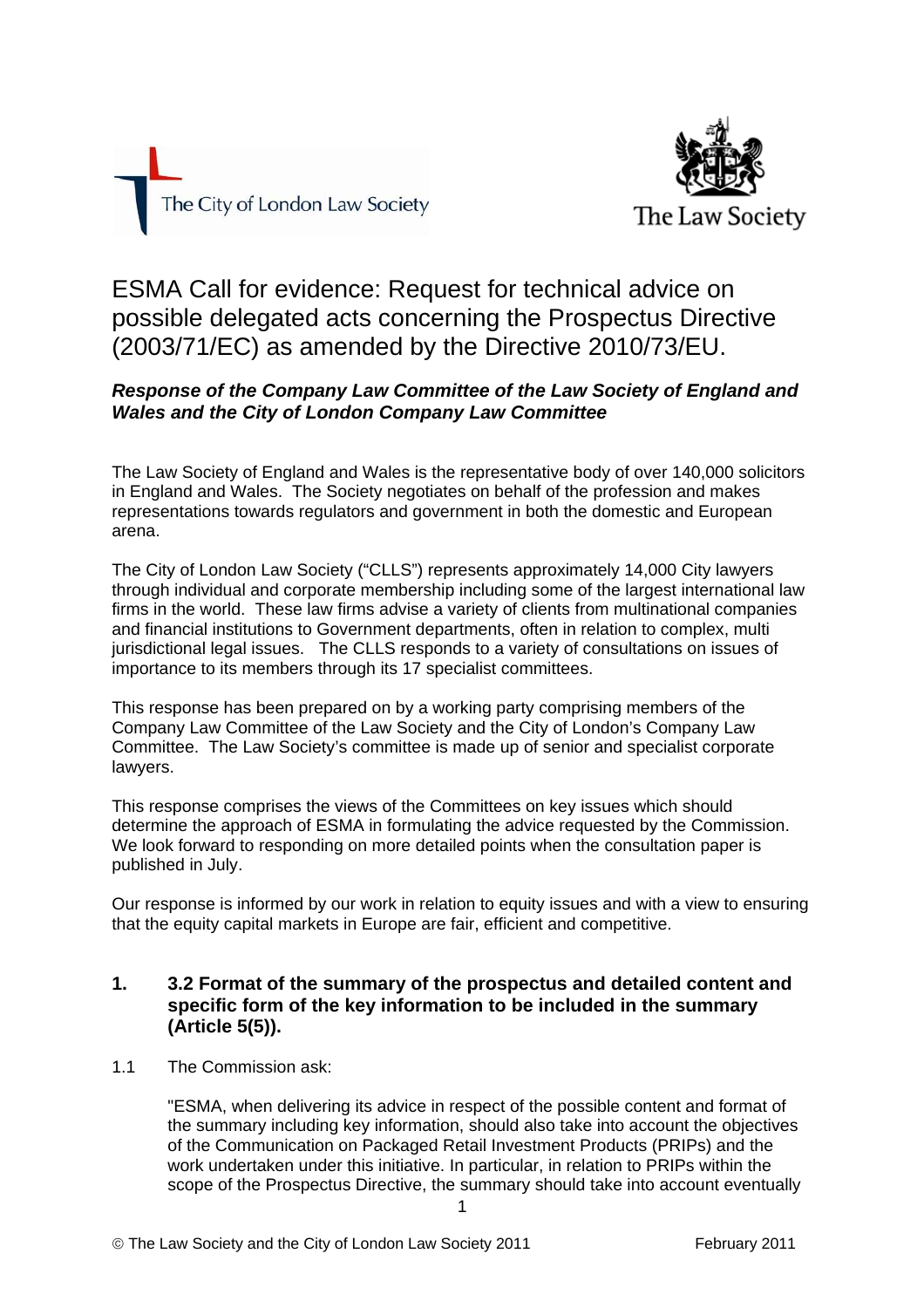the "key investor information" as developed under the PRIPs initiative in order to avoid any duplication of disclosure requirements and thus any additional costs and liability for PRIPs' offerors."

We note that the market for Packaged Retail Investment Products is different from the market for equity securities in several respects. It is possible to construct a formulaic comparison for a PRIP, largely due to the nature of the product (for example giving product life, return, withdrawal penalties) which is not possible in relation to equity securities. Also, due to the nature of PRIPs, comparison of such features can perhaps be expected to feature more highly in decisions of retail investors to invest in particular products than it can in relation to investment decisions concerning equity securities.

Providing a fixed template for an equity summary document may simplify preparation of that summary for an issuer but there is a risk it may do so at the expense of the investor, as the focus will no longer be on considering what information is most significant for the reasonable investor who wishes to make an assessment of the shares.

1.2 The Commission's request refers to "key information in order to facilitate comparability among summaries of similar products and to ensure that equivalent information always appears in the same position in the summary document."

However, in our view the summary cannot feasibly deal with comparability of a an equity security in an issuer with equity securities in other issuers, given that equity securities are an investment in a particular business and, as each business is unique, there cannot be any standard measures for comparison. Furthermore the attempt to impose standard points of comparison would be likely to distract the focus from what is most significant to investors. So, any building blocks or schedules should be drafted to meet the requirements of the Article 2(1) definition of "key information" and therefore should provide "essential and appropriately structured information which is to be provided to investors with a view to enabling them to understand the nature and the risks of the issuer, guarantor and the securities that are being offered to them or admitted to trading on a regulated market and, without prejudice to Article 5(2)(b), to decide which offers of securities to consider further".

- 1.3 It would be helpful to clarify whether the word limit in relation to the summary has been retained or removed. The confusion arises from its inclusion in recital 21 to the Directive 2003/71. We assume that, as the word count has not been specifically removed, it would still have effect, but it is unclear whether a recital to an original directive which is not restated on amendment continues to apply.
- 1.4 We think it is important for ESMA to consider what is to be produced in terms of additional building blocks or schedules. Is it one schedule for debt securities and one for equity? Are there to be different blocks for retail and wholesale offerings for primary and secondary offerings? In moving away from an overarching content requirement to specific contents requirements we consider that the need for a number of differentiated schedules will arise (as evidenced by the number of building blocks in the current Prospectus Regulation). Given that there will then be different templates for different securities, we query whether there will be any standardisation benefits. In order to produce a template summary which can be homogeneous, we believe the level of detail will need to be reduced from the PRIPs example.
- 1.5 If there are to be substantive contents requirements for a summary, we think that it would be helpful to set out the type of financial information to be included.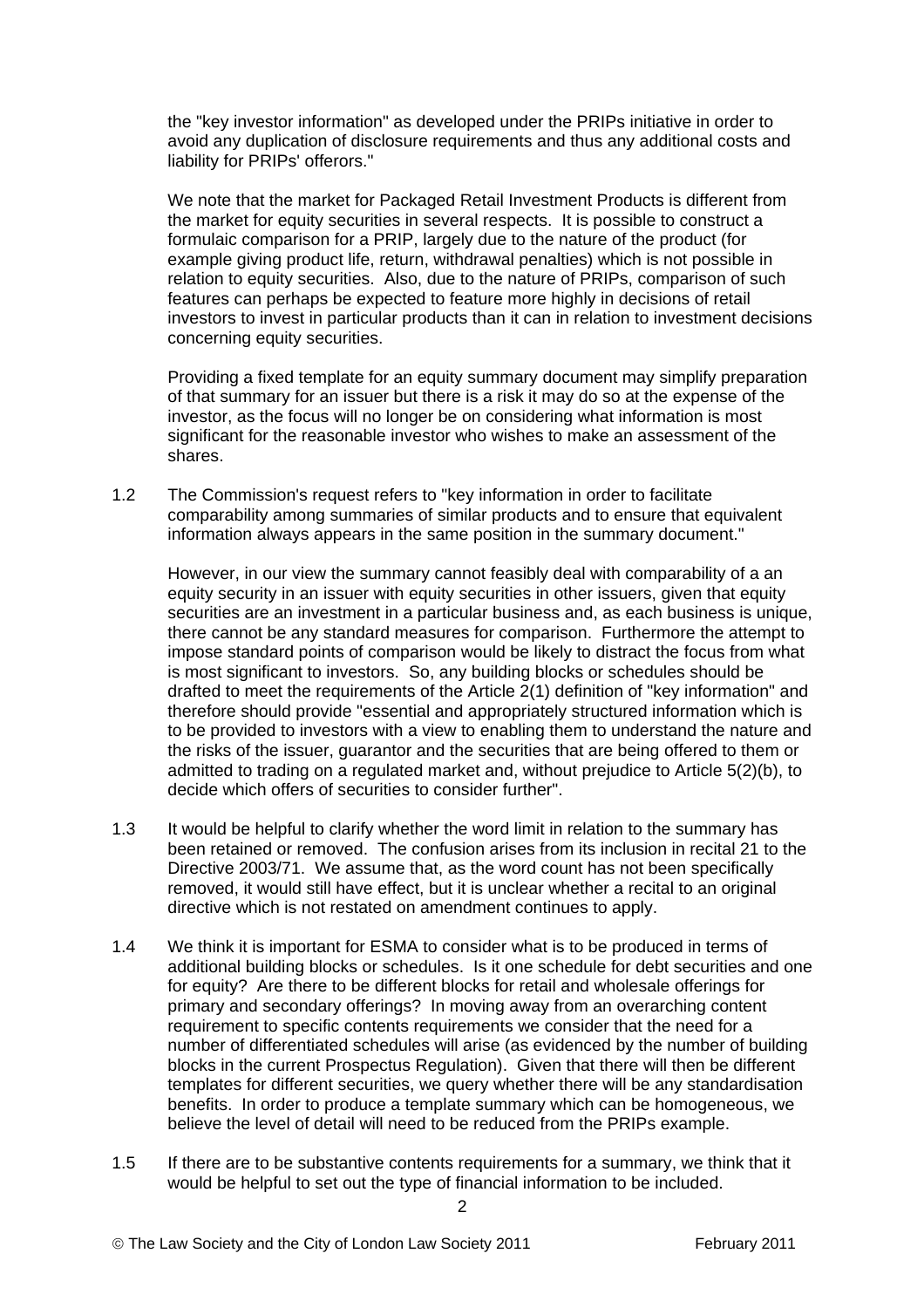- 1.6 We do not think that it would be correct or practicable for summaries of selling restrictions to be produced. In any situation where a summary was to be circulated separately from the registration document, then the selling restrictions would need to be included in a wraparound document.
- 1.7 We think that it would also be helpful if ESMA, when delivering its advice, could produce an example of a summary which satisfies its proposed requirements, based on an actual recent prospectus for the offering of shares.

### **2. 3.3 Proportionate disclosure regime (Article 7).**

**(a) Offers of shares by companies whose shares of the same class are admitted to trading on a regulated market or a multilateral trading facility, which are subject to appropriate disclosure requirements and rules on market abuse, provided that the issuer has not disapplied the statutory pre-emption rights** 

In relation to the adaptation of the contents requirement of Article 7 of the Directive, we would generally endorse the views of the Rights Issue Review Group (RIRG), set out in A Report to the Chancellor of the Exchequer: by the Rights Issue Review Group November 2008 ([http://webarchive.nationalarchives.gov.uk/+/http://www.hm](http://webarchive.nationalarchives.gov.uk/+/http:/www.hm-treasury.gov.uk/d/pbr08_rightsissue_3050.pdf)[treasury.gov.uk/d/pbr08\\_rightsissue\\_3050.pdf](http://webarchive.nationalarchives.gov.uk/+/http:/www.hm-treasury.gov.uk/d/pbr08_rightsissue_3050.pdf)) which sets out in Annex E their views on the appropriate adaptations to Annex 1 of the PD regulation in relation to rights issues generally.

In contrast with the RIRG, we do not however hold the view that there would be merit in requiring summaries of material contracts to be included in the relevant disclosure document. Such contracts should in any case have already been disclosed to the market.

We query whether there would be some benefit in retaining paragraph 18 requirements in relation to major shareholders. Although there is continuous transparency in relation to notifiable interests, it can be difficult to obtain an overview other than through the company's annual report which may not be up to date at the relevant time.

We would view the proportionate regime as a minimum disclosure standard and would expect issuers and their financial advisers (sponsors in the UK) to consider in any event whether further information should be included. In practice, we would expect that underwriters would expect to see some form of current trading statement.

#### **(b) Offers by SMEs, by issuers with reduced market capitalization, and by credit institutions issuing non-equity securities referred to in Article 1(2)(j) of the Prospectus Directive within the scope of the Directive.**

We do not offer any views on how a proportionate regime of disclosure for smaller issuers wishing to join/remain on EU regulated markets might be constructed.